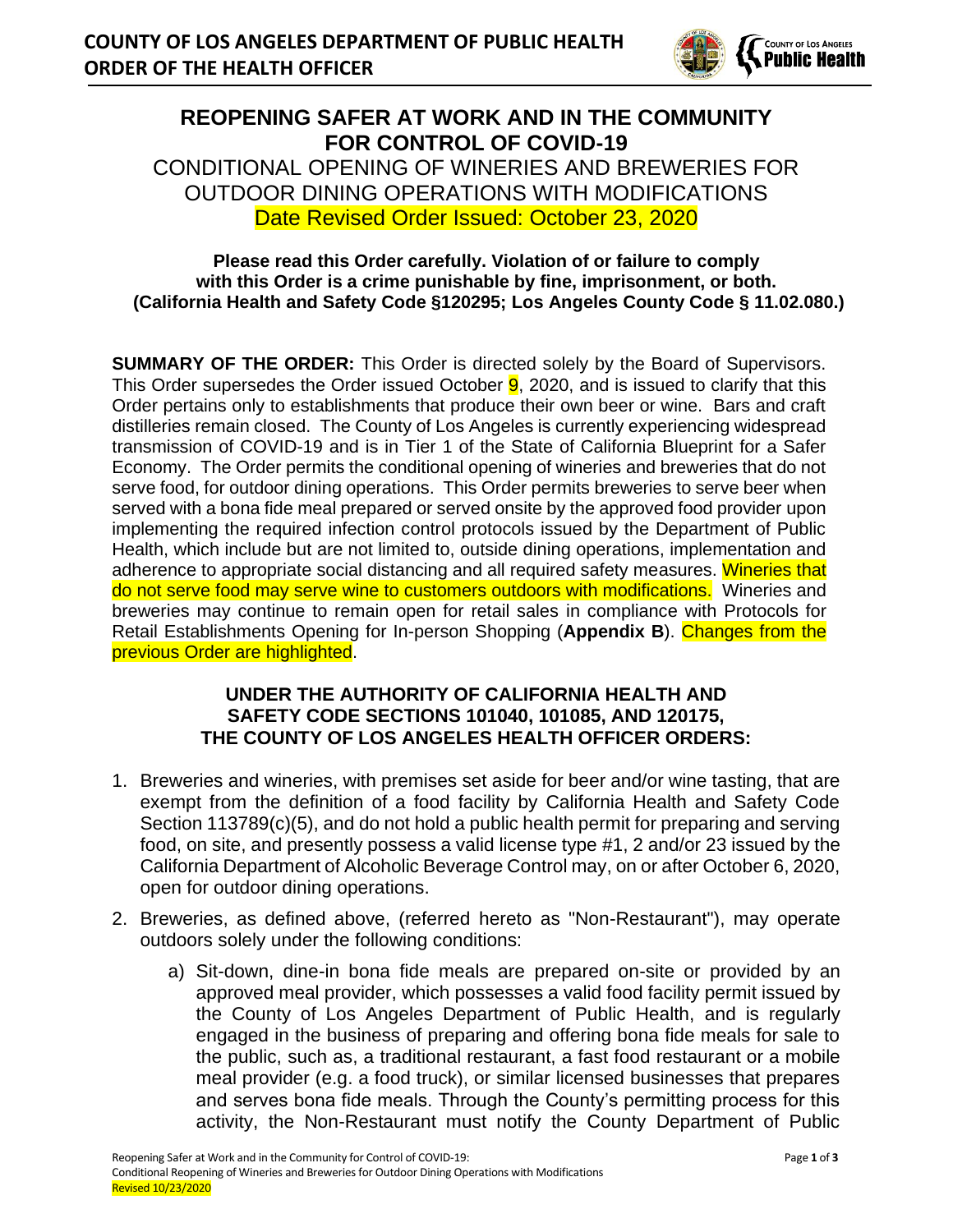

Health, Environmental Health Division, of the agreement and the relationship between the Non-Restaurant and the County permitted approved meal provider; and, if requested, provide a copy of this agreement to Environmental Health. Approval shall be obtained from the County Department of Public Health, Environmental Health Division, prior to opening and start of operations.

- b) All orders for food and alcoholic beverages are made to and coordinated by the Non-Restaurant. Orders and payments from customers for food and alcoholic beverages must be received by Non-Restaurant. The Non-Restaurant may then pass on the food order and a portion of the payment to the approved meal provider. **ALCOHOL MUST BE PURCHASED IN THE SAME TRANSACTION AS A BONA FIDE MEAL.**
- c) Food, beverage, and alcohol service shall be provided to only customers seated at tables outdoors. Customers are prohibited from ordering and/or picking up food or beverages indoors for on-site dining.
- d) The Non-Restaurant operates in accordance with applicable State and local laws and regulations, including but not limited to regulations implemented by the California Alcohol and Beverage Control.
- 3. In order to conditionally open, breweries and wineries must first implement and continually adhere to Protocol for Restaurants, Breweries and Wineries (**Appendix I**) issued by the County of Los Angeles Department of Public Health. Non-compliance with this Order or the required protocols may subject the breweries and wineries and/or the approved meal provider to an administrative fine and immediate closure.
- 4. Wineries with premises set aside for wine tasting, that are exempt from the definition of a food facility by California Health and Safety Code Section 113789(c)(5), and do not hold a public health permit, which are operated outdoors in adherence with the required protocols of **Appendix I**, are not required to provide a bona fide meal for wine served to customers.
- 5. Pursuant to Sections 26602 and 41601 of the California Government Code and Section 101029 of the California Health and Safety Code, the Health Officer requests that the Sheriff and all chiefs of police in all cities located in the Los Angeles County Public Health Jurisdiction ensure compliance with and enforcement of this Order. The violation of any provision of this Order constitutes an imminent threat and menace to public health, constitutes a public nuisance.